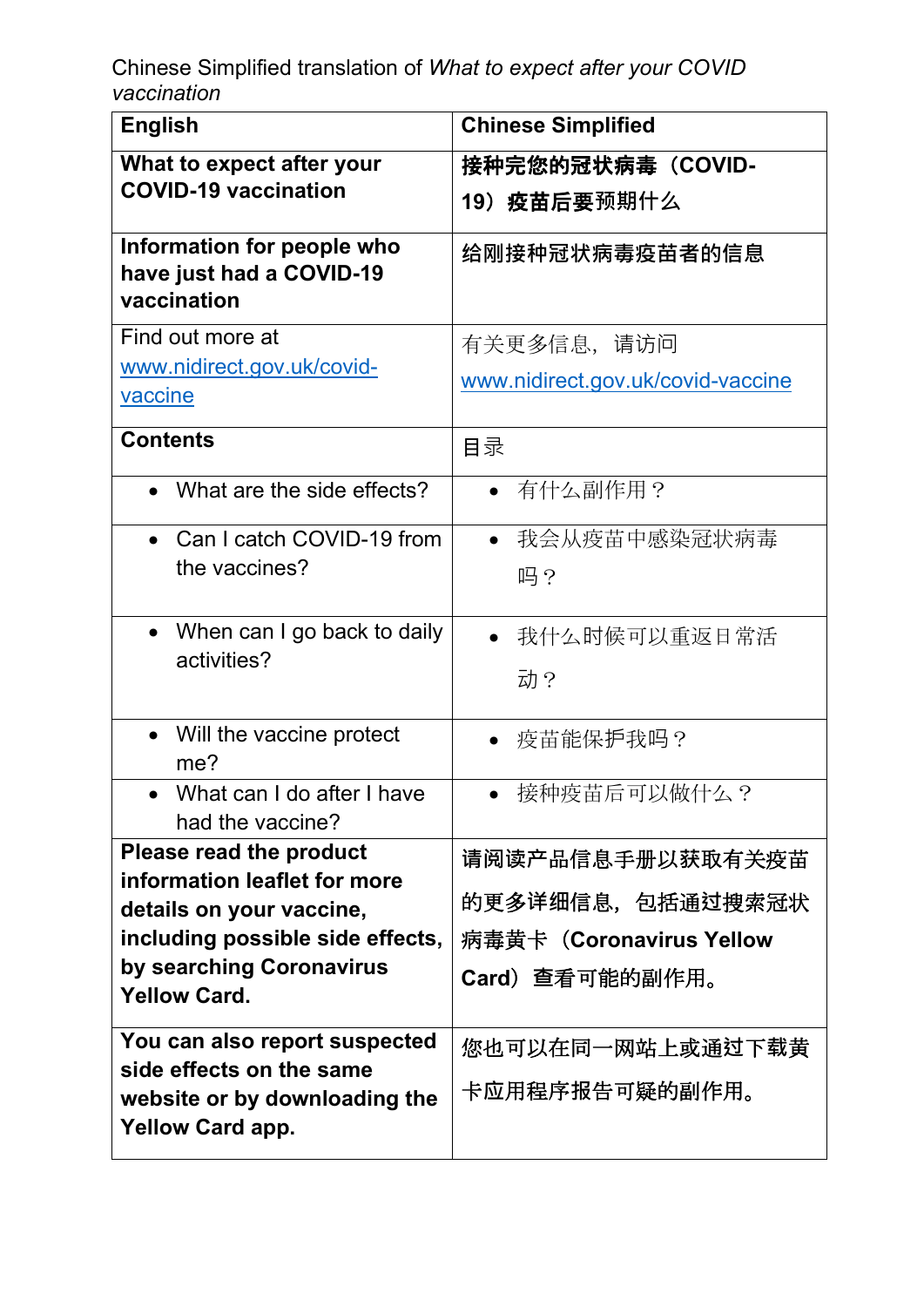| https://coronavirus-                                        | https://coronavirus-     |
|-------------------------------------------------------------|--------------------------|
| yellowcard.mhra.gov.uk                                      | yellowcard.mhra.gov.uk   |
| People who are most at risk                                 | 最容易受到得冠状病毒并发症威胁的         |
| from the complications of<br>coronavirus (COVID-19) are     | 人群正得到疫苗接种的机会。此传单         |
| being offered the COVID-19                                  | 告诉您接种疫苗后应预期什么。           |
| vaccination. This leaflet tells                             |                          |
| you what to expect after you                                |                          |
| have had your primary or                                    |                          |
| booster vaccination.                                        |                          |
| What are the side effects?                                  | 有什么副作用?                  |
| Like all medicines, vaccines can                            | 像所有药物一样,疫苗也可能会引起         |
| cause side effects. Most of these                           | 副作用。 其中大多数是温和的和短期        |
| are mild and short-term, and not                            | 并非所有人都会有副作用。<br>的,<br>非常 |
| everyone gets them. The very<br>common side effects are the | 常见的副作用是相同的,并且应该只         |
| same and should still only last a                           |                          |
| day or two.                                                 | 持续一两天。                   |
|                                                             |                          |
| Very common side effects in the                             | 在第一到两天中非常常见的副作用包         |
| first day or two include:                                   | 括:                       |
| having a painful, heavy<br>$\bullet$                        | 注射部位的手臂有疼痛,<br>沉重        |
| feeling and tenderness in                                   |                          |
| the arm where you had                                       | 的感觉和压痛                   |
| your injection                                              |                          |
| feeling tired<br>$\bullet$                                  | 感觉累                      |
|                                                             |                          |
| headache, aches and chills<br>$\bullet$                     | 头痛,疼痛和发冷                 |
| You may also have flu like                                  | 您可能还会出现类似流感的症状,<br>在     |
| symptoms with episodes of                                   |                          |
| shivering and shaking for a day                             | 一两天中有阵发性的颤抖和发抖。<br>但     |
| or two. However, a high                                     | 是,发高烧*也可能表明您患有冠状病        |
| temperature* could also indicate                            | 毒或另一种感染。 您可以休息并服用        |
| that you have COVID-19 or                                   |                          |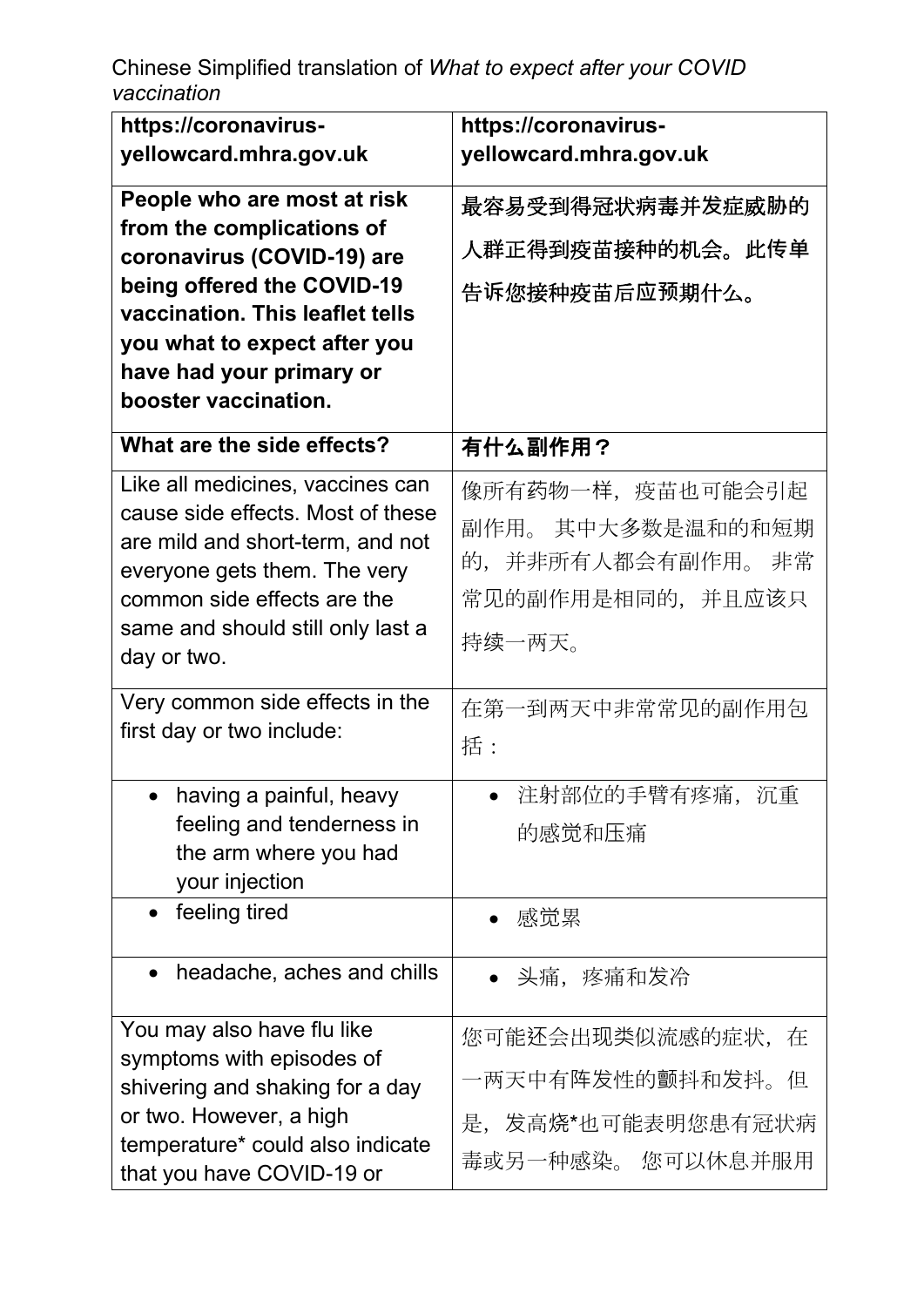| another infection. You can rest                                        | 正常剂量的扑热息痛              |
|------------------------------------------------------------------------|------------------------|
| and take the normal dose of                                            | (paracetamol) (按照包装上的建 |
| paracetamol (follow the advice in                                      | 议),以使您感觉好些。            |
| the packaging) to help make you<br>feel better.                        |                        |
|                                                                        |                        |
| *If you are on chemotherapy and                                        | *如果您正在接受化疗并且发高烧,<br>请  |
| have a high temperature, contact                                       | 联系您当地的癌症护理部门。          |
| your local cancer care unit.                                           |                        |
| An uncommon side effect is                                             | 一种罕见的副作用是与接种疫苗的手       |
| swollen glands in the armpit or                                        | 臂同一侧的腋下或颈部的腺体肿胀。       |
| neck on the same side as the                                           |                        |
| arm where you had the vaccine.<br>This can last for around 10 days,    | 这可能会持续10天左右,但是如果持      |
| but if it lasts longer see your                                        | 续时间更长,请去看医生。如果您在       |
| doctor. If you are due for a                                           | 接种疫苗后的几周内要进行乳房X光       |
| mammogram in the few weeks                                             | 检查,则在参加预约时应提及这一        |
| after the vaccine, then you<br>should mention that when you            |                        |
| attend.                                                                | 点。                     |
|                                                                        |                        |
|                                                                        |                        |
| What should I do if I am                                               | 如果我担心自己的症状该怎么办?        |
| concerned about my                                                     |                        |
| symptoms?                                                              |                        |
| These symptoms normally last<br>less than a week. If your              | 这些症状通常持续不到一周。 如果您      |
| symptoms seem to get worse or                                          | 的症状似乎恶化,或您感到担忧,致       |
| if you are concerned, call your                                        | 电你的全科医生或非工作时间的服        |
| GP or Out of Hours service. If                                         |                        |
| you do seek advice from a doctor                                       | 如果您确实寻求医生或护士的建<br>务。   |
| or nurse, make sure you tell them                                      | 议,请确保告诉他们您的疫苗接种情       |
| about your vaccination (show                                           | (向他们出示疫苗接种卡-保管好您<br>况  |
| them the vaccination card $-$ keep<br>your card safe) so that they can |                        |
| assess you properly. You can                                           | 的卡),以便他们可以正确地评估        |
| also report suspected side effects<br>of vaccines and medicines        | 您还可以通过黄卡计划(the<br>您。   |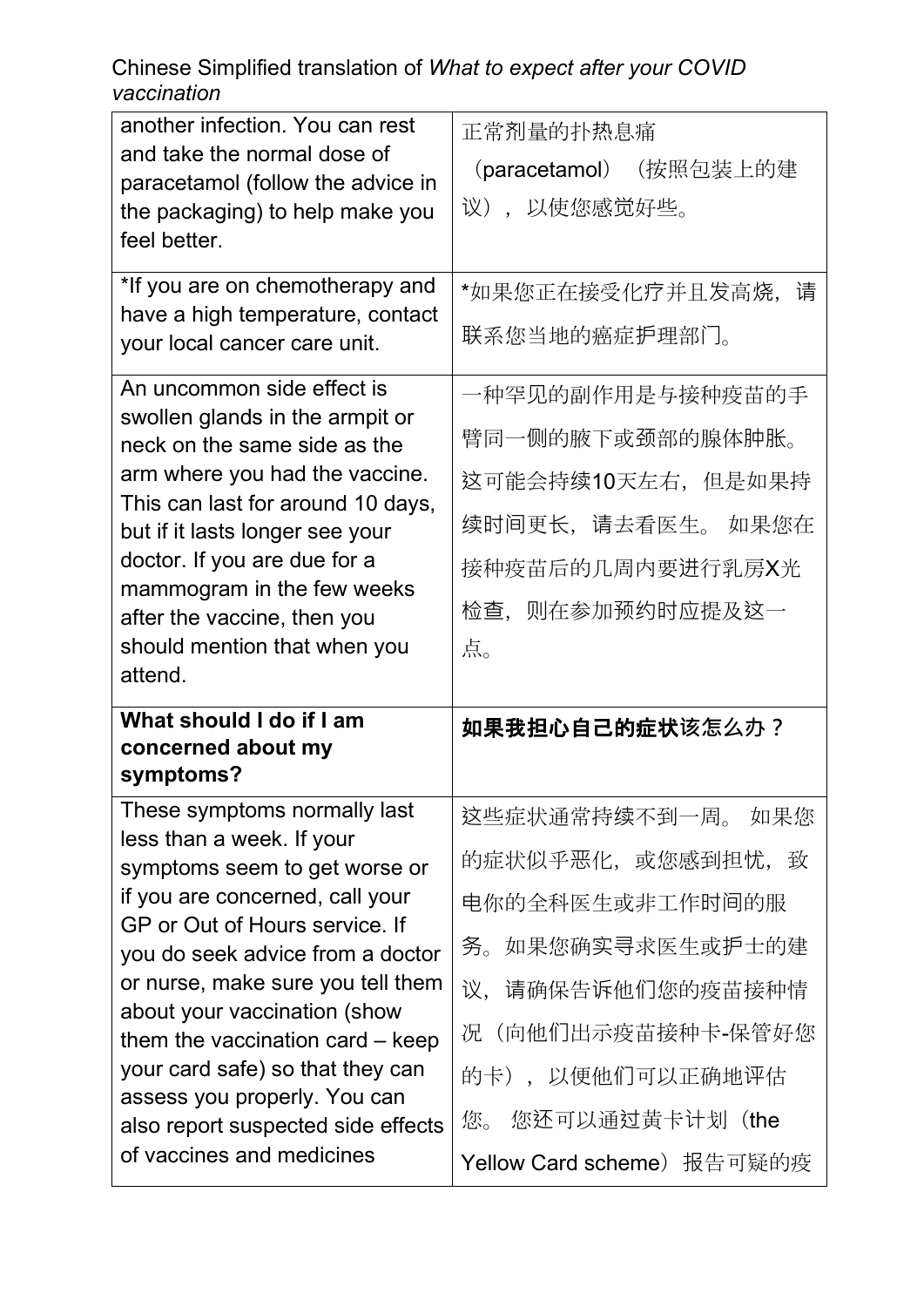| through the Yellow Card scheme.                               | 苗和药物副作用。您可以通过搜索冠       |
|---------------------------------------------------------------|------------------------|
| You can do this online by                                     | 状病毒黄卡或下载黄卡应用程序在线       |
| searching Coronavirus Yellow<br>Card or by downloading the    |                        |
| Yellow Card app.                                              | 进行此操作。                 |
|                                                               |                        |
| https://coronavirus-                                          | https://coronavirus-   |
| yellowcard.mhra.gov.uk                                        | yellowcard.mhra.gov.uk |
| Are there other more serious<br>side effects?                 | 还有其他更严重的副作用吗?          |
| There have been reports of an                                 | 有报道称接种阿斯利康(AZ)及杨森      |
| extremely rare condition involving                            | (Janssen) 疫苗后出现极少见的症   |
| blood clots and unusual bleeding<br>after the AstraZeneca and |                        |
| Janssen vaccines. Because of                                  | 状,包括血块和异常出血。 由于得到      |
| the high risk of complications and                            | 冠状病毒后的并发症和死亡的风险很       |
| death from COVID-19, the                                      | 高,因此,药品和保健品监管机构        |
| <b>Medicines and Healthcare</b>                               |                        |
| products Regulatory Agency                                    | (MHRA),世界卫生组织和欧洲药      |
| (MHRA), the World Health                                      | 品管理局得出的结论是,权衡得失后       |
| Organisation and the European                                 | 接种疫苗比较有利。              |
| <b>Medicines Agency have</b><br>concluded that the balance is |                        |
| very much in favour of                                        |                        |
| vaccination.                                                  |                        |
|                                                               |                        |
| If you experience any of the<br>following from more than 4    | 如果您在接种疫苗后有超过4天的以       |
| days and within 28 days after                                 | 下情况并在28天内遇到以下任何一种      |
| vaccination you should seek                                   | 情况,则应立即向您的家庭医生或急       |
| medical advice urgently from                                  | 诊科寻求医疗建议。              |
| your GP or Emergency<br>Department.                           |                        |
|                                                               |                        |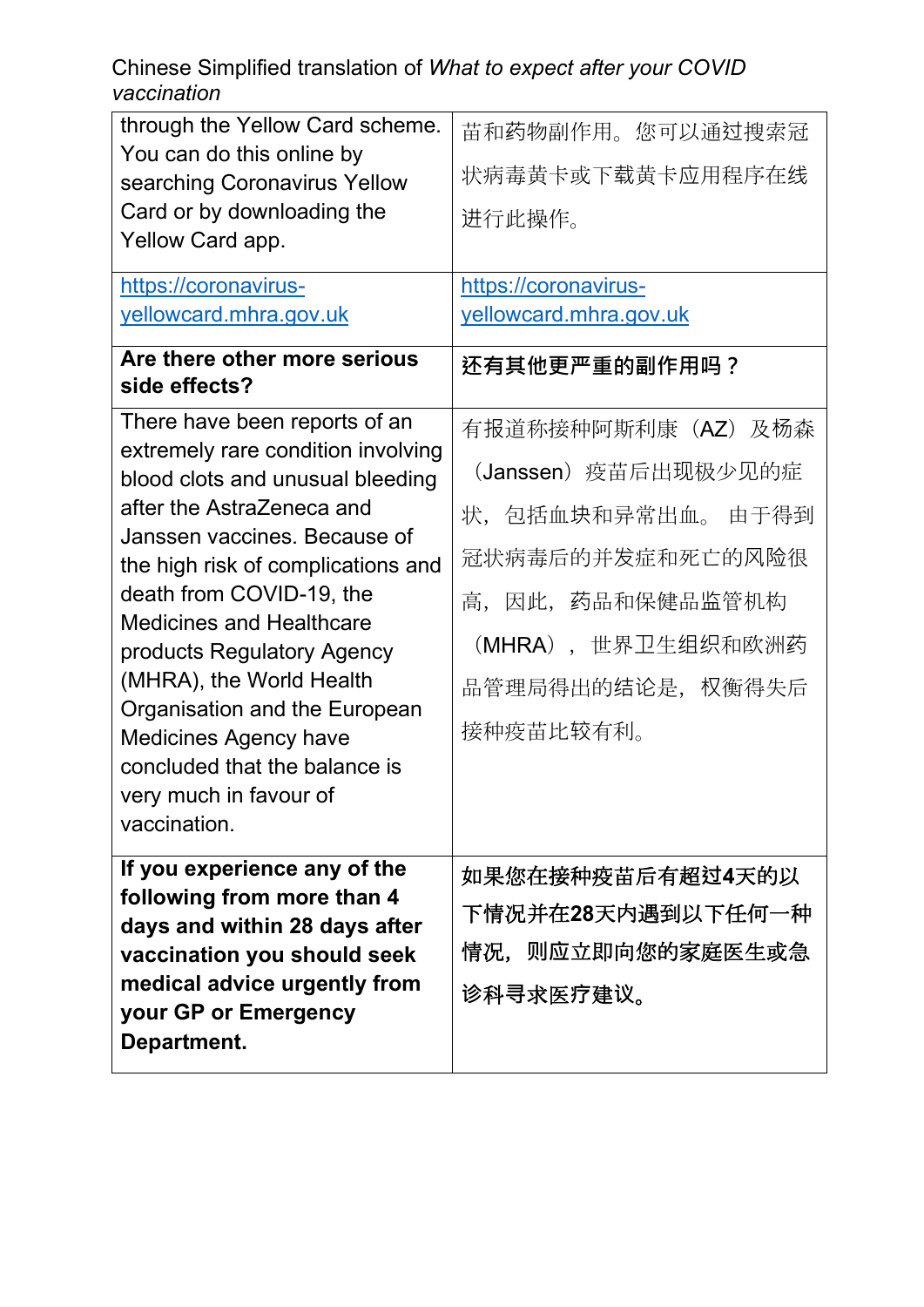| a new, severe headache<br>which is not helped by                                                                                                                                            | -种新发生的严重头痛,通常                                                             |
|---------------------------------------------------------------------------------------------------------------------------------------------------------------------------------------------|---------------------------------------------------------------------------|
| usual painkillers or is                                                                                                                                                                     | 的止痛药无济于事,甚至变得                                                             |
| getting worse                                                                                                                                                                               | 更糟                                                                        |
| an unusual headache<br>which seems worse when<br>lying down or bending over<br>or may be accompanied by<br>blurred vision,<br>$\equiv$<br>nausea and vomiting<br>difficulty with your       | 不寻常的头痛, 躺下或弯腰时<br>可能会加重病情,或伴有<br>视力模糊,恶心和呕吐<br>讲话困难,                      |
| speech<br>- weakness,<br>drowsiness or<br>seizures                                                                                                                                          | 虚弱,嗜睡或癫痫发作                                                                |
| new, unexplained pinprick<br>$\bullet$<br>bruising or bleeding                                                                                                                              | 新的,原因不明的针点状瘀伤<br>或出血                                                      |
| shortness of breath, chest<br>$\bullet$<br>pain, leg swelling or<br>persistent abdominal pain                                                                                               | 呼吸急促, 胸痛, 腿肿胀或持<br>续的腹痛                                                   |
| Worldwide, rare cases of<br>inflammation of the heart called<br>myocarditis or pericarditis have<br>been reported after Pfizer and<br>Moderna COVID-19 vaccines.                            | 最近,<br>有报告在接种辉瑞或莫德纳冠<br>状病毒疫苗后出现罕见的心脏炎症<br>(称为心肌炎或心包炎)的病例。                |
| These cases have been seen<br>mostly in younger men within<br>several days after vaccination.<br>Most of these people recovered<br>and felt better following rest and<br>simple treatments. | 这些病例主要见于接种疫苗后几天内<br>的年轻男性。这些人中的大多数人在<br>休息和简单治疗后恢复且感觉好多<br>$\overline{J}$ |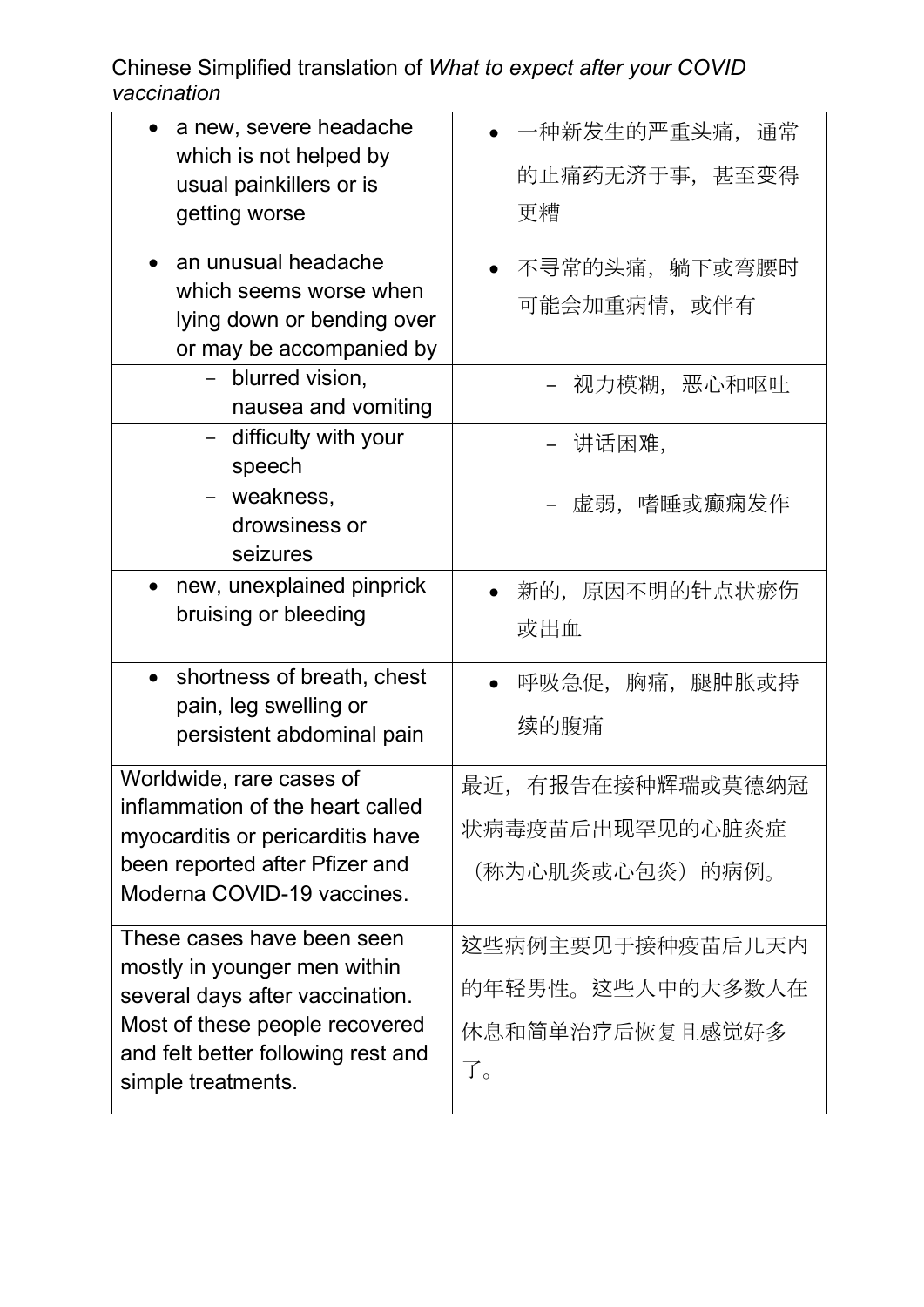| You should seek medical                                                  | 如果您遇到以下情况,应该立即寻求       |
|--------------------------------------------------------------------------|------------------------|
| advice urgently if you                                                   |                        |
| experience:                                                              | 医疗建议:                  |
| chest pain                                                               | 胸痛                     |
| shortness of breath                                                      | 呼吸急促                   |
| • feelings of having a fast-                                             | 感觉 心跳节奏快, 心颤动或心        |
| beating, fluttering, or                                                  | 脏狂跳                    |
| pounding heart                                                           |                        |
| Can I catch COVID-19 from the<br>vaccines?                               | 我会从疫苗中感染冠状病毒吗?         |
| You cannot catch COVID-19 from                                           | 您不能从疫苗中感染冠状病毒,<br>但是   |
| the vaccine but it is possible to                                        | 有可能您之前已经感染了冠状病毒,       |
| have caught COVID-19 and not                                             | 直到您接种了疫苗后才意识到自己有       |
| realise you have the symptoms<br>until after your vaccination            |                        |
| appointment.                                                             | 症状。                    |
|                                                                          |                        |
| Although a fever can occur within<br>a day or two of vaccination, if you | 尽管在接种疫苗后一两天内会发烧,       |
| have any other COVID-19                                                  | 但是如果您有其他任何冠状病毒症状       |
| symptoms or your fever lasts                                             | 或发烧持续时间更长,请留在家里和       |
| longer, stay at home and arrange                                         | 安排检查。                  |
| to have a test.                                                          |                        |
| When can I go back to daily<br>activities?                               | 我什么时候可以重返日常活动 <b>?</b> |
| You should be able to resume                                             | 只要您感觉良好,就应该能够恢复对       |
| activities that are normal for you<br>as long as you feel well. If your  | 您来说是正常的活动。 如果您的手臂      |
| arm is particularly sore, you may                                        | 特别酸痛,则可能会感到举重困难。       |
| find heavy lifting difficult. If you                                     |                        |
| feel unwell or very tired you                                            | 如果您感到不适或非常疲倦,则应休       |
| should rest and avoid operating                                          | 并避免操作机器或驾驶。<br>息,      |
| machinery or driving.                                                    |                        |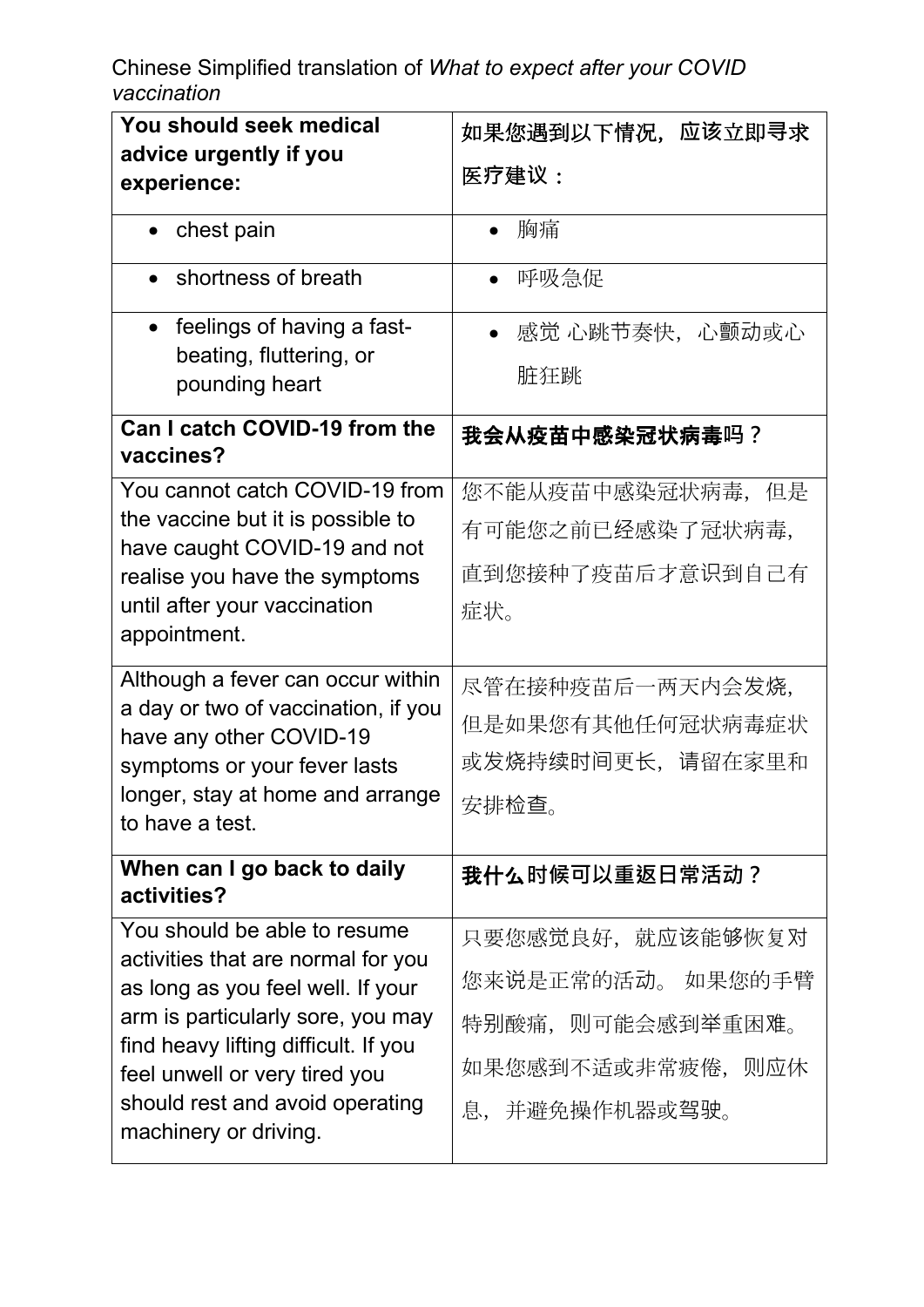| Will the vaccine protect me?                                                                                                                                                                                                                                                                                                                                                                                                                   | 疫苗能保护我吗?                                                                                                                                                              |
|------------------------------------------------------------------------------------------------------------------------------------------------------------------------------------------------------------------------------------------------------------------------------------------------------------------------------------------------------------------------------------------------------------------------------------------------|-----------------------------------------------------------------------------------------------------------------------------------------------------------------------|
| The COVID-19 vaccines that you<br>have had have been shown to<br>reduce the chance of you<br>suffering from COVID-19<br>disease.                                                                                                                                                                                                                                                                                                               | 已证明您所使用的冠状病毒疫苗可以<br>减少您患冠状病毒疾病的机会。                                                                                                                                    |
| It may take a few weeks from the<br>first dose for your body to build<br>up protection. Your body should<br>respond more quickly (after a few<br>days) after any additional doses.<br>Like all medicines, no vaccine is<br>completely effective, so you<br>should continue to take<br>recommended precautions to<br>avoid infection. Some people<br>may still get COVID-19 despite<br>having a vaccination, but this<br>should be less severe. | 您的身体可能需要几周的时间才能建<br>立起由疫苗得到的保护。 接种任何额<br>外剂量后,您的身体应该会更快(几<br>天后) 做出反应。与所有药物一样,<br>没有疫苗是完全有效的,因此您应继<br>续采取建议的预防措施,以避免感<br>染。 尽管接种了疫苗,有些人仍可能<br>会感染冠状病毒,但这应该不那么严<br>重了。 |
| What can I do after I have had<br>the vaccine?                                                                                                                                                                                                                                                                                                                                                                                                 | 接种疫苗后可以做什么?                                                                                                                                                           |
| The vaccine cannot give you<br>COVID-19 infection, and a full<br>course will reduce your chance of<br>becoming seriously ill. It will help<br>to reduce the risk of you passing<br>on the virus. So it is important to<br>continue to follow current national<br>guidance.                                                                                                                                                                     | 疫苗不能给您带来冠状病毒的感染,<br>并且整个疗程将减少您患重病的机<br>会。 它将降低您传播该病毒的风险。<br>因此,重要的是要继续遵循当前国家<br>指导。                                                                                   |
| To protect yourself and your<br>family, friends and colleagues<br>you must still:                                                                                                                                                                                                                                                                                                                                                              | 为了保护自己和家人,朋友和同事,<br>您仍然必须:                                                                                                                                            |
| wear a face covering where<br>advised                                                                                                                                                                                                                                                                                                                                                                                                          | 在建议的时候戴面罩                                                                                                                                                             |